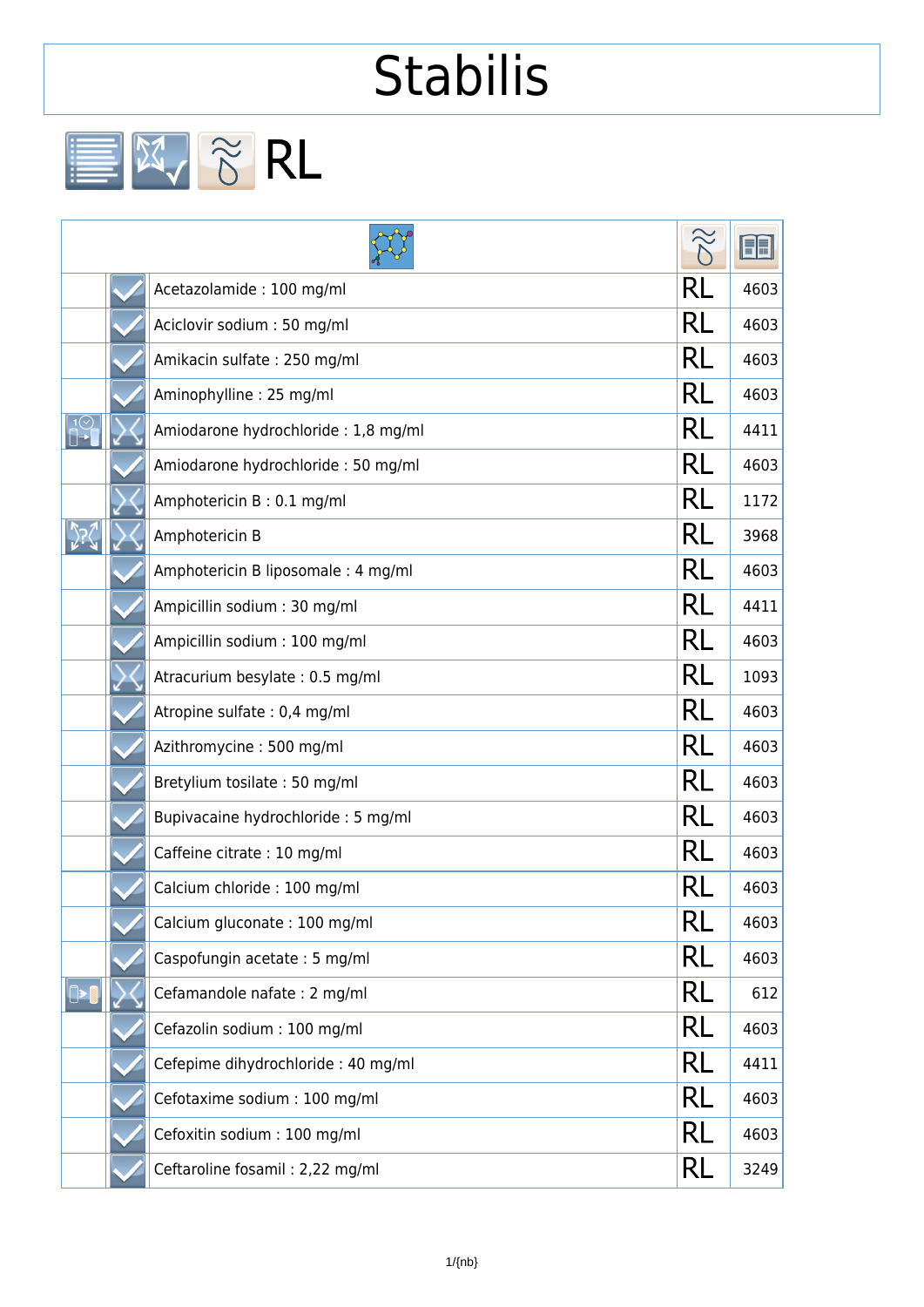|  | Ceftazidime: 100 mg/ml                        | RL | 4603 |
|--|-----------------------------------------------|----|------|
|  | Ceftriaxone disodium : 100 mg/ml              | RL | 4603 |
|  | Ceftriaxone disodium                          | RL | 1744 |
|  | Ceftriaxone disodium                          | RL | 3523 |
|  | Cefuroxime sodium : 100 mg/ml                 | RL | 4603 |
|  | Chlorpromazine hydrochloride: 25 mg/ml        | RL | 4603 |
|  | Ciclosporin: 50 mg/ml                         | RL | 4603 |
|  | Ciprofloxacin lactate: 2 mg/ml                | RL | 4603 |
|  | Cisatracurium besylate                        | RL | 3601 |
|  | Cloxacillin sodium                            | RL | 1261 |
|  | Cloxacillin sodium: 100 mg/ml                 | RL | 4603 |
|  | Daunorubicin/cytarabine liposomale: 0,4 mg/mL | RL | 4654 |
|  | Dexamethasone sodium phosphate: 4 mg/ml       | RL | 4603 |
|  | Dexmedetomidine: 100 µg/ml                    | RL | 4603 |
|  | Diazepam: > 0,25 mg/ml                        | RL | 731  |
|  | Diazepam: 5 mg/ml                             | RL | 4603 |
|  | Digoxin: 50 µg/ml                             | RL | 4603 |
|  | Dimenhydrinate: 10 mg/ml                      | RL | 4603 |
|  | Diphenhydramine hydrochloride: 50 mg/ml       | RL | 4603 |
|  | Dobutamine hydrochloride: 12,5 mg/ml          | Rl | 4603 |
|  | Dopamine hydrochloride: 3,2 mg/ml             | RL | 4603 |
|  | Enalaprilate: 1,25 mg/ml                      | RL | 4603 |
|  | Epinephrine hydrochloride: 1000 µg/ml         | RL | 4603 |
|  | Eravacycline: 0,6 mg/ml                       | RL | 4434 |
|  | Erythromycin lactobionate: 50 mg/ml           | RL | 4603 |
|  | Esmolol hydrochloride: 10 mg/ml               | RL | 4603 |
|  | Fentanyl citrate: 50 µg/ml                    | RL | 4603 |
|  | Fluconazole: 2 mg/ml                          | RL | 4603 |
|  | Fosaprepitant dimeglumine                     | RL | 2295 |
|  | Furosemide: 10 mg/ml                          | RL | 4603 |
|  | Gentamicin sulfate: 10 mg/ml                  | RL | 4603 |
|  | Granisetron hydrochloride: 1 mg/ml            | RL | 4603 |
|  | Haloperidol lactate: 5 mg/ml                  | RL | 4603 |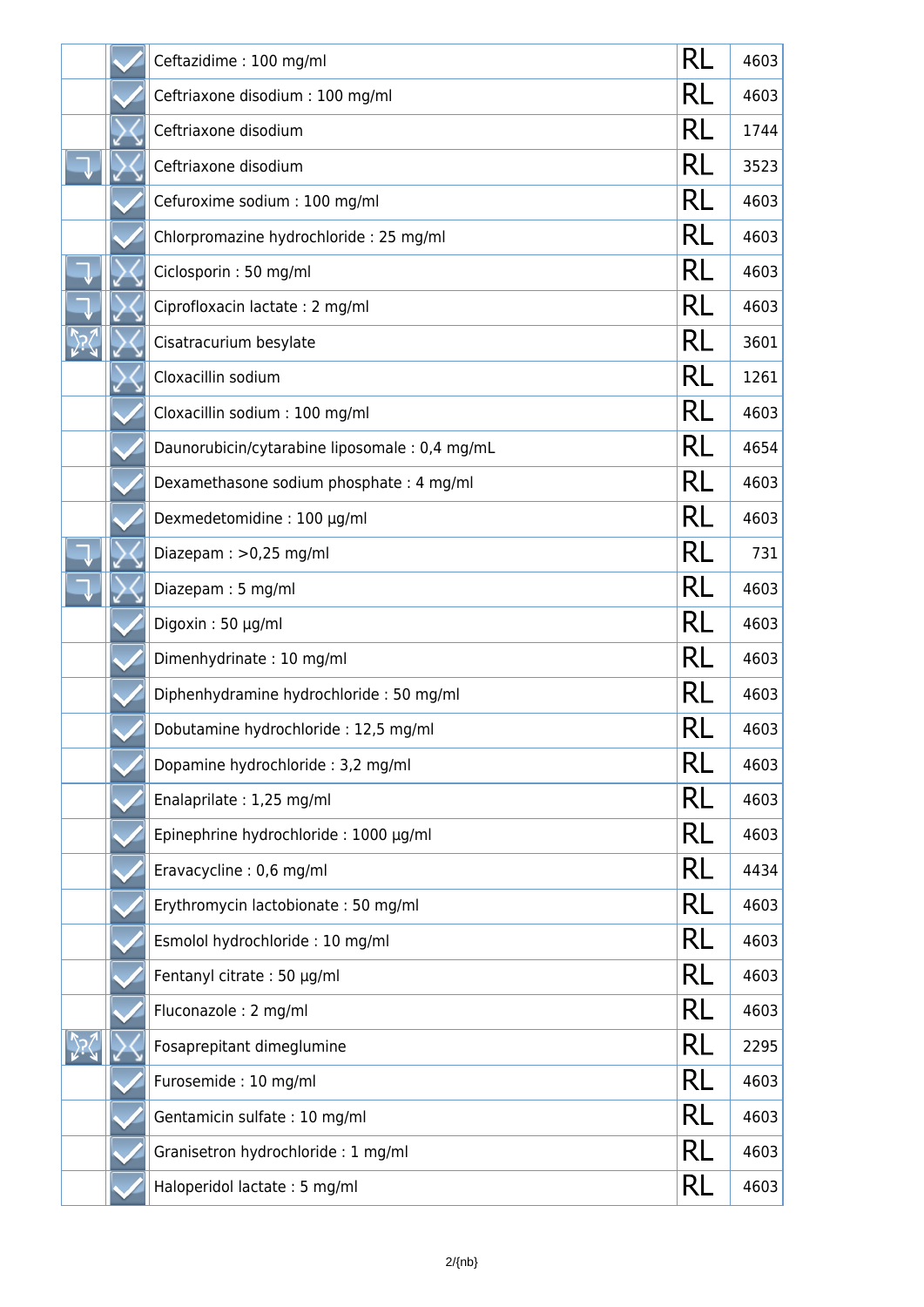|  | Haloperidol lactate: 2 & 3 mg/ml                | RL | 230  |
|--|-------------------------------------------------|----|------|
|  | Heparin sodium : 1000 UI/ml                     | RL | 4603 |
|  | Human albumin: 250 mg/ml                        | RL | 4603 |
|  | Hydralazine hydrochloride: 20 mg/ml             | RL | 4603 |
|  | Hydrocortisone sodium succinate: 60 mg/ml       | RL | 4411 |
|  | Hydrocortisone sodium succinate: 50 mg/ml       | RL | 4603 |
|  | Hydromorphone hydrochloride: 10 mg/ml           | RL | 4603 |
|  | Hydroxyzine dihydrochloride: 50 mg/ml           | RL | 4603 |
|  | Imipenem - cilastatin sodium                    | RL | 3530 |
|  | Insulin: 100 UI/ml                              | RL | 4603 |
|  | Isoprenaline hydrochloride: 0.2 mg/ml           | RL | 4603 |
|  | Ketamine hydrochloride: 50 mg/ml                | RL | 4603 |
|  | Labetalol hydrochloride: 5 mg/ml                | RL | 4603 |
|  | Levofloxacine: 5 mg/ml                          | RL | 4411 |
|  | Lidocaine hydrochloride : 10 mg/ml              | RL | 4603 |
|  | Linezolid: 2 mg/ml                              | RL | 4603 |
|  | Lorazepam: 4 mg/ml                              | RL | 4603 |
|  | Magnesium sulfate: 500 mg/ml                    | RL | 4603 |
|  | Mannitol: 250 mg/ml                             | RL | 4603 |
|  | Meropenem: 50 mg/ml                             | Rl | 4603 |
|  | Methylprednisolone sodium succinate: 62,5 mg/ml | RL | 4603 |
|  | Metoclopramide hydrochloride: 5 mg/ml           | RL | 4603 |
|  | Metronidazole: 5 mg/ml                          | RL | 4603 |
|  | Midazolam hydrochloride: 5 mg/ml                | RL | 4603 |
|  | Milrinone lactate : 1 mg/ml                     | RL | 4603 |
|  | Morphine sulfate: 50 mg/ml                      | RL | 4603 |
|  | N-acetylcysteine: 200 mg/ml                     | RL | 4603 |
|  | Naloxone hydrochloride : 0,4 mg/ml              | RL | 4603 |
|  | Nicardipine hydrochloride : 0,2 mg/ml           | RL | 4603 |
|  | Nicardipine hydrochloride                       | RL | 3614 |
|  | Nitroglycerin: 5 mg/ml                          | RL | 4603 |
|  | Nitroprusside sodium : 25 mg/ml                 | RL | 4603 |
|  | Norepinephrine bitartrate: 1 mg/ml              | RL | 4603 |

٦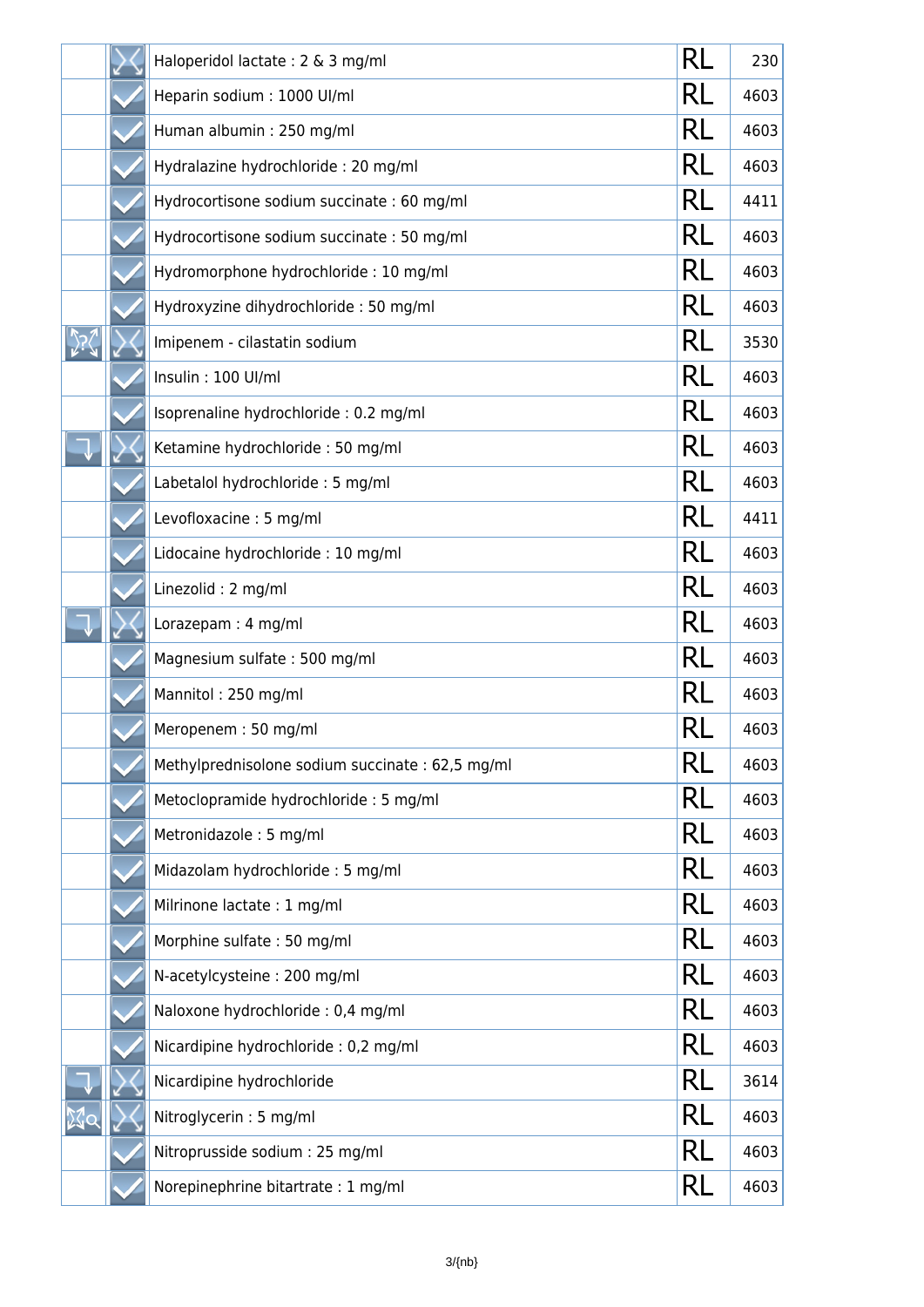|  | Octreotide acetate : 0,5 mg/ml              | RL        | 4603 |
|--|---------------------------------------------|-----------|------|
|  | Oxytetracycline hydrochloride               | RL        | 3968 |
|  | Oxytocin: 10 Ul/ml                          | RL        | 4603 |
|  | Parecoxib sodium                            | RL        | 3504 |
|  | Pemetrexed diarginine                       | RL        | 4589 |
|  | Pemetrexed disodium                         | RL        | 1914 |
|  | Penicillin G sodium: 500 000 MUI/ml         | RL        | 4603 |
|  | Phenytoin sodium: 50 mg/ml                  | RL        | 4603 |
|  | Piperacillin sodium: 200 mg/ml              | RL        | 4603 |
|  | Piperacillin sodium / tazobactam            | RL        | 3586 |
|  | Piperacillin sodium / tazobactam: 200 mg/ml | RL        | 4603 |
|  | Posaconazole                                | RL        | 4380 |
|  | Potassium chloride : 2 mEq/l                | RL        | 4603 |
|  | Potassium phosphate: 3 mmol/ml              | RL        | 4603 |
|  | Propofol: 10 mg/ml                          | RL        | 4603 |
|  | Ranitidine hydrochloride: 25 mg/ml          | RL        | 4603 |
|  | Remifentanil hydrochloride                  | RL        | 3519 |
|  | Rocuronium bromide: 10 mg/ml                | RL        | 4603 |
|  | Salbutamol sulfate: 1 mg/ml                 | RL        | 4603 |
|  | Sodium bicarbonate: 1 mg/ml                 | RI        | 4603 |
|  | Tigecycline                                 | RL        | 3332 |
|  | Tobramycin sulfate: 40 mg/ml                | RL        | 4603 |
|  | Vancomycin hydrochloride: 50 mg/ml          | <b>RL</b> | 4603 |
|  | Verapamil hydrochloride: 2,5 mg/ml          | RL        | 4603 |
|  | Voriconazole: 10 mg/ml                      | <b>RL</b> | 4603 |
|  | Warfarin sodium: 2 mg/ml                    | RL        | 315  |